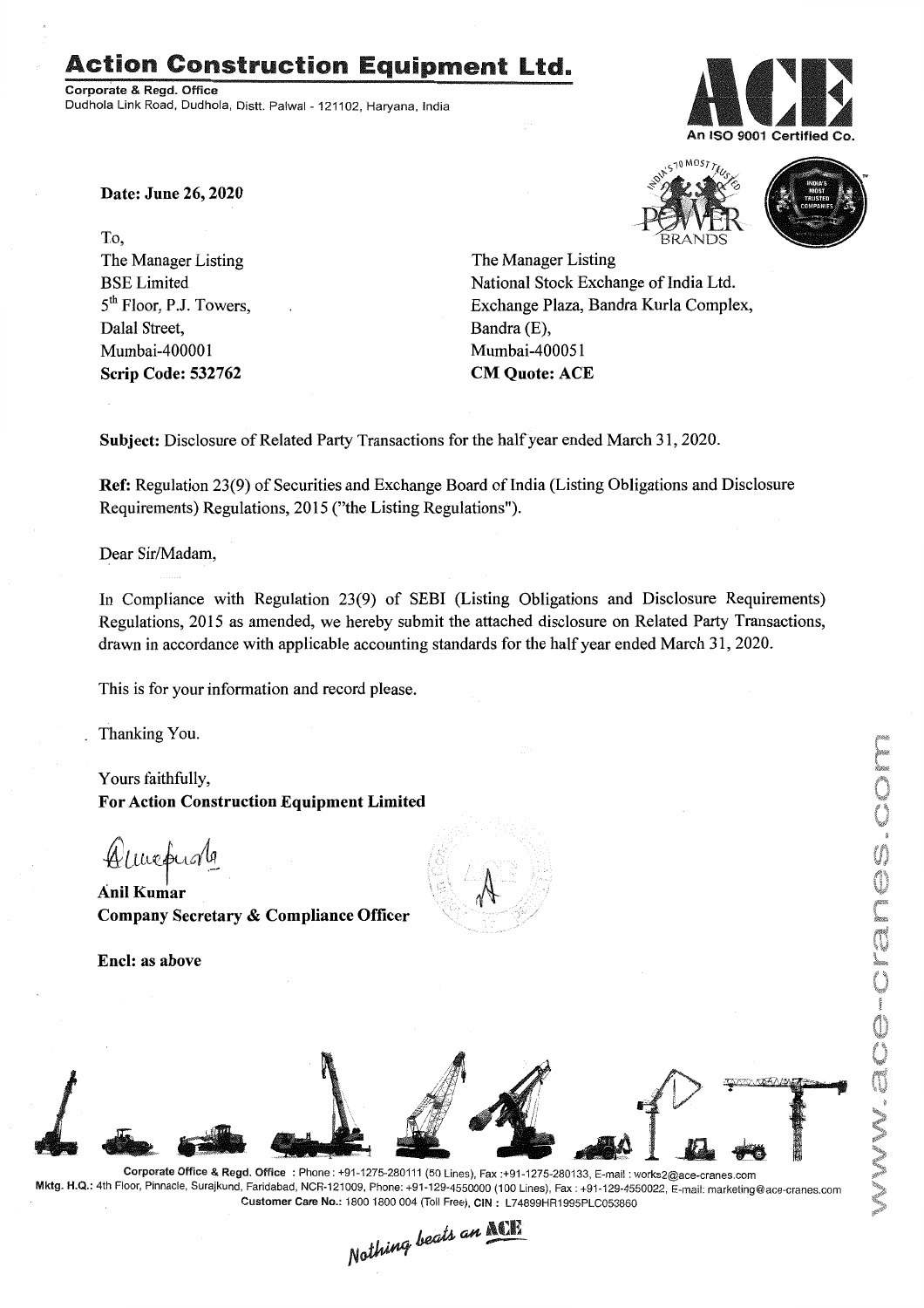# **ACE**

# ACTION CONSTRUCTION EQUIPMENT LIMITED

Regd. Office: Dudhola Link Road, Dudhola, Distt. Palwal-121102, Haryana Email:cs@ace-cranes.com, Phone: 01275-280111, Fax: 01275-280133, CIN:L 74899HR1995PLC053860, Website:www.ace-cranes.com

## RELATED PARTY TRANSACTIONS FOR THE HALF YEAR ENDED MARCH 31. 2020 (pursuant to Regulation 23(9) of SERI (Listing Obligations and Disclosure Requirements) Regulations. 2015. as amended)

#### 1. Name of Related Parties:

(a) Subsidiary/ies: SC Forma SA,

#### (b) Associate Firm: Namo Metals

## (c) Key management personnel:

| Mr. Vijay Agarwal          | : Chairman & Managing Director                      |
|----------------------------|-----------------------------------------------------|
| Mrs. Mona Agarwal          | : Whole - Time Director                             |
| Mr. Sorab Agarwal          | : Whole - Time Director                             |
| Mrs. Surbhi Garg           | : Whole - Time Director                             |
| Mr. Girish Narain Mehra    | : Independent Director                              |
| Mr. Keshav Chandra Agrawal | : Independent Director                              |
| Mr. Subhash Chander Verma  | : Independent Director                              |
| Mr. Avinash Parkash Gandhi | : Independent Director (Appointed w.e.f 01.10.2019) |
| Dr. Amar Singhal           | : Independent Director (Resigned w.e.f 14.03.2020)  |
| Dr. Divya Singhal          | : Additional Director (Appointed w.e.f 01.04.2020)  |
| Mr. Rajan Luthra           | : Chief Financial Officer                           |
| Mr. Anil Kumar             | : Company Secretary $&$ Compliance Officer          |

## (d) Enterprises owned or significantly influenced by Key Management Personnel or their relatives:

VMS Equipment Private Limited Rotadrill India Private Limited Reachall India Private Limited ACE Emergency Response Trust ACE Employees Group Gratuity Scheme Trust

# 2. Transactions with related party:

## (a) Transactions with Subsidiaries, Associates, significantly influenced enterprises:

|                          |                                        |                                                 |                                         |                              | (Rs. in Lakhs)                                             |        |
|--------------------------|----------------------------------------|-------------------------------------------------|-----------------------------------------|------------------------------|------------------------------------------------------------|--------|
| Nature of<br>Transaction | VMS<br>Equipment<br>Private<br>Limited | Rotadrill<br>India<br>Private<br><b>Limited</b> | Reachall<br>India<br>Private<br>Limited | <b>Namo</b><br><b>Metals</b> | <b>ACE</b><br><b>Emergency</b><br>Response<br><b>Trust</b> | Total  |
| Sale of Goods            | 636.63                                 | 273.00                                          |                                         | $\overline{\phantom{a}}$     | $\blacksquare$                                             | 909.63 |
| Purchase of<br>Goods     | 2.00                                   | -                                               |                                         | -                            | $\bullet$                                                  | 2.00   |